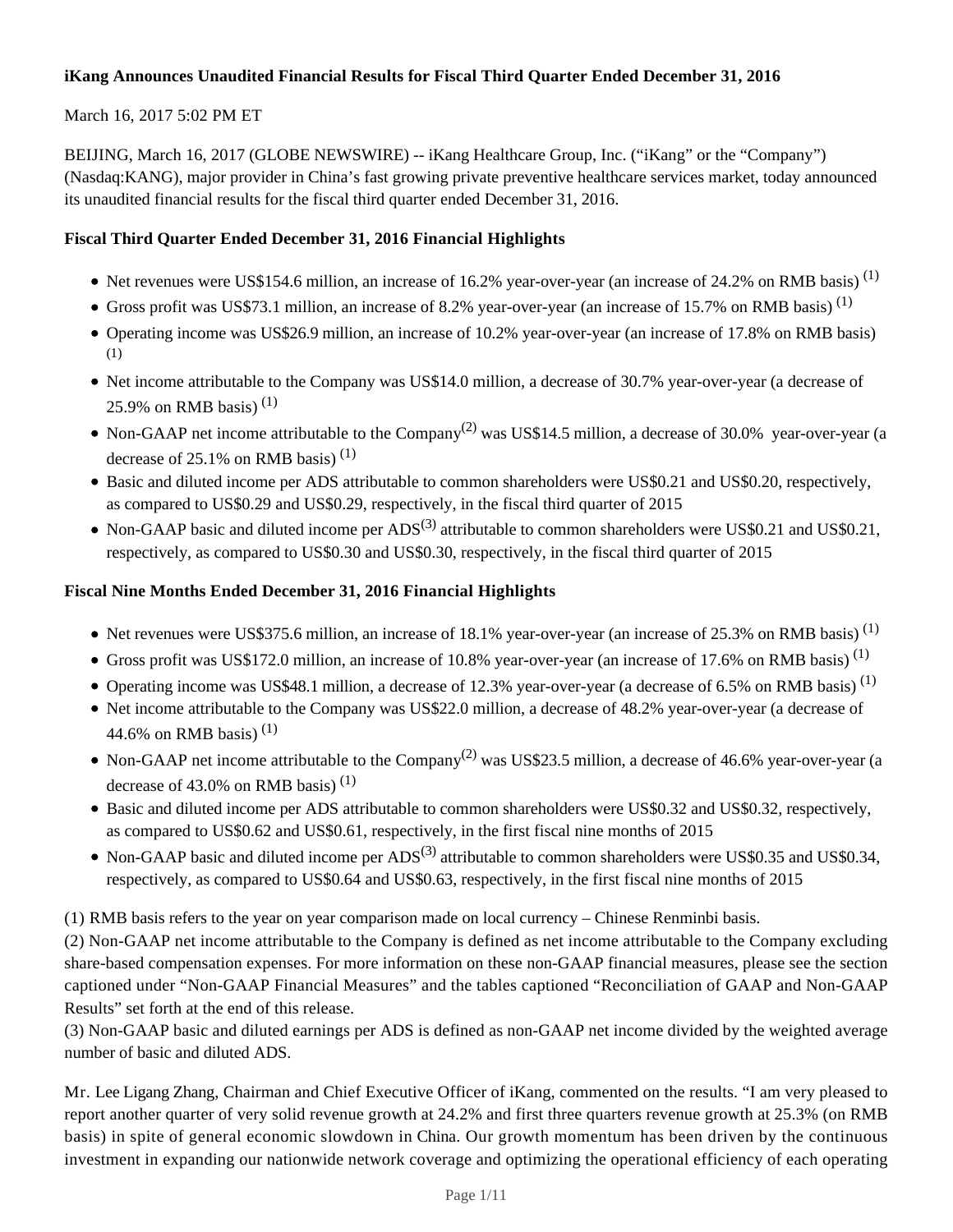medical center."

"In this quarter, we continued to ramp up the acquired medical centers while expanding our network with investments in self-built. The results have been pleasing as we have opened 20 new medical centers and entered eight new cities since December 31, 2015, bringing a total of 104 medical centers in 32 cities as of today."

Mr. Zhang concluded, "The management is fully committed to continue the strategic imperatives to maintain growth momentum for our core business while setting priorities to drive the next phase of growth."

## **FISCAL THIRD QUARTER ENDED DECEMBER 31, 2016 UNAUDITED FINANCIAL RESULTS**

### **Net Revenues**

Net revenues for the fiscal third quarter were US\$154.6 million, representing a 16.2% increase from US\$133.0 million in the same period of the last fiscal year*.* On RMB basis, the revenue growth was 24.2%. As of December 31, 2016, the number of self-owned medical centers totaled 104 compared to 84 as of December 31, 2015. In this quarter, the Company served approximately a total of 1.98 million customer visits under both corporate and individual programs, representing an increase of 20.5% over the fiscal third quarter of 2015.

The table below sets forth a breakdown of net revenues:

| $(US\$ s million                  | 3 <sup>rd</sup> Fiscal Quarter Ended 3 <sup>rd</sup> Fiscal Quarter Ended YoY % Change<br><b>December 31, 2016</b> | <b>December 31, 2015</b> |      |               |
|-----------------------------------|--------------------------------------------------------------------------------------------------------------------|--------------------------|------|---------------|
| <b>Medical Examinations 129.3</b> |                                                                                                                    | 113.3                    | 14.2 | $\%$          |
| <b>Disease Screening</b>          | 12.7                                                                                                               | 9.9                      | 28.1 | %             |
| <b>Dental Services</b>            | 3.2                                                                                                                | 2.0                      | 60.9 | $\%$          |
| <b>Other Services</b>             | 9.3                                                                                                                | 7.8                      | 19.1 | $\frac{0}{0}$ |
| <b>Total</b>                      | 154.6                                                                                                              | 133.0                    | 16.2 | $\frac{0}{0}$ |

*Medical Examinations*: Net revenues for the quarter were US\$129.3 million, representing a 14.2% increase from US\$113.3 million in the same period of the last fiscal year.

*Disease Screening*: Net revenues for the quarter were US\$12.7 million, representing a 28.1% increase from US\$9.9 million in the same period of the last fiscal year. Disease screening services refer to the additional services requested by individuals under the basic corporate medical examination programs as a result of individual needs.

*Dental Services*: Net revenues for the quarter were US\$3.2 million, representing a 60.9% increase from US\$2.0 million in the same period of the last fiscal year.

*Other Services*: Net revenues for the quarter were US\$9.3 million, representing a 19.1% increase from US\$7.8 million in the same period of the last fiscal year.

#### **Cost of Revenues**

Cost of revenues for the quarter was US\$81.4 million, representing a 24.5% increase from US\$65.4 million in the same period of the last fiscal year.

#### **Gross Profit and Gross Margin**

Gross profit for the quarter was US\$73.1 million, representing an 8.2% increase from US\$67.6 million in the same period of the last fiscal year. Gross margin for the quarter was 47.3%, as compared to 50.8% in the third quarter of the last fiscal year. Gross margin was diluted mainly due to the addition of newly acquired and self-built medical centers which have lower gross margins due to the ramp up.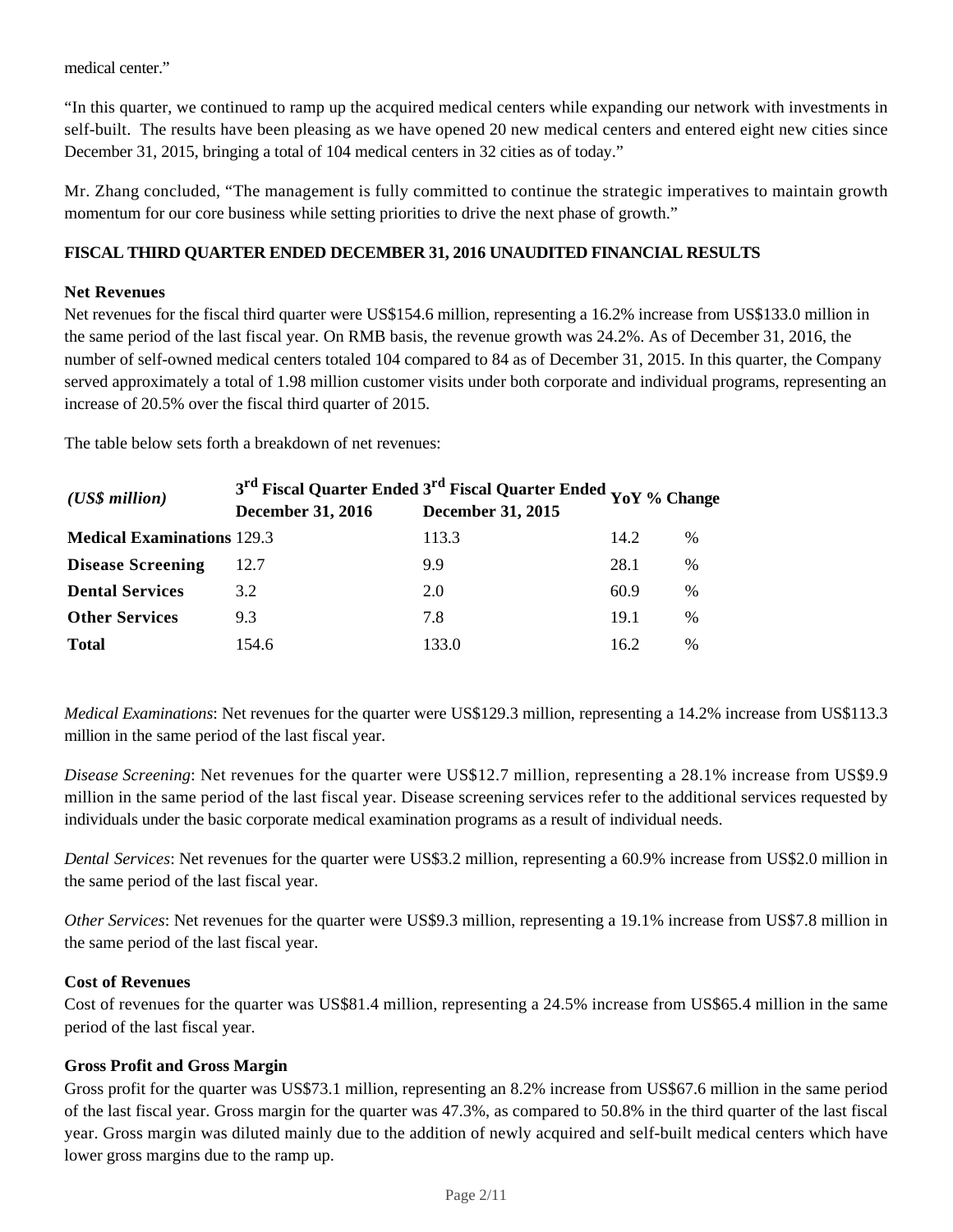## **Operating Expenses**

Total operating expenses for the quarter were US\$46.2 million, representing a 7.0% increase from US\$43.2 million in the same period of the last fiscal year.

#### Selling and marketing expenses

Selling and marketing expenses for the quarter were US\$21.5 million, accounting for 13.9% of total net revenues as compared to 15.2% in the same period of the last fiscal year.

#### General and administrative expenses

General and administrative expenses for the quarter were US\$23.9 million, accounting for 15.4% of total net revenues as compared to 16.5% in the same period of the last fiscal year.

#### Research and development expenses

Research and development expenses for the quarter were US\$850,000, accounting for 0.6% of total net revenues as compared to 0.8% in the same period of the last fiscal year.

#### **Income from Operations**

Income from operations for the quarter was US\$26.9 million, representing a 10.2% increase from US\$24.4 million in the same period of the last fiscal year. On RMB basis, the increase was 17.8%, which was in line with our revenue growth. Excluding share-based compensation expenses of US\$0.5 million for both this quarter and the same quarter last year, non-GAAP income from operations for the quarter was US\$27.4 million as compared to US\$24.9 million, which reflected an increase of 10.0%.

### **Interest Expense**

Interest expense for the quarter was US\$4.4 million as compared to US\$768,000 in the same period in the last fiscal year. The increase was mainly due to the addition of accrued expense for the borrowings totaled at approximately US\$202 million, which were borrowed in December 2015.

#### **Loss from Equity Method Investments**

Loss from equity method investments for the quarter was US\$2.9 million, which mainly represented the loss picked up from our equity investments.

#### **Net Income**

Net income attributable to the Company for the quarter was US\$14.0 million, representing a decrease of 30.7% from US\$20.3 million in the same period of the last fiscal year.

Non-GAAP net income for the quarter was US\$14.5 million, representing a decrease of 30.0% from US\$20.7 million in the same period of the last fiscal year.

#### **Basic and Diluted Earnings per ADS**

Basic and diluted income per ADS attributable to common shareholders were US\$0.21 and US\$0.20, respectively, as compared to US\$0.29 and US\$0.29, respectively, in the fiscal third quarter of 2015.

Non-GAAP basic and diluted income per ADS attributable to common shareholders were US\$0.21 and US\$0.21, respectively, as compared to US\$0.30 and US\$0.30, respectively, in the fiscal third quarter of 2015.

### **FIRST FISCAL NINE MONTHS ENDED DECEMBER 31, 2016 UNAUDITED FINANCIAL RESULTS**

#### **Net Revenues**

Net revenues for the first fiscal nine months were US\$375.6 million, representing 18.1% increase from US\$318.0 million in the same period of the last fiscal year. On RMB basis, the revenue growth was 25.3%*.* We have in total added 20 new medical centers since December 31, 2015. During this period, the Company served approximately a total of 4.83 million customer visits under both corporate and individual programs, representing an increase of 23.3% over the first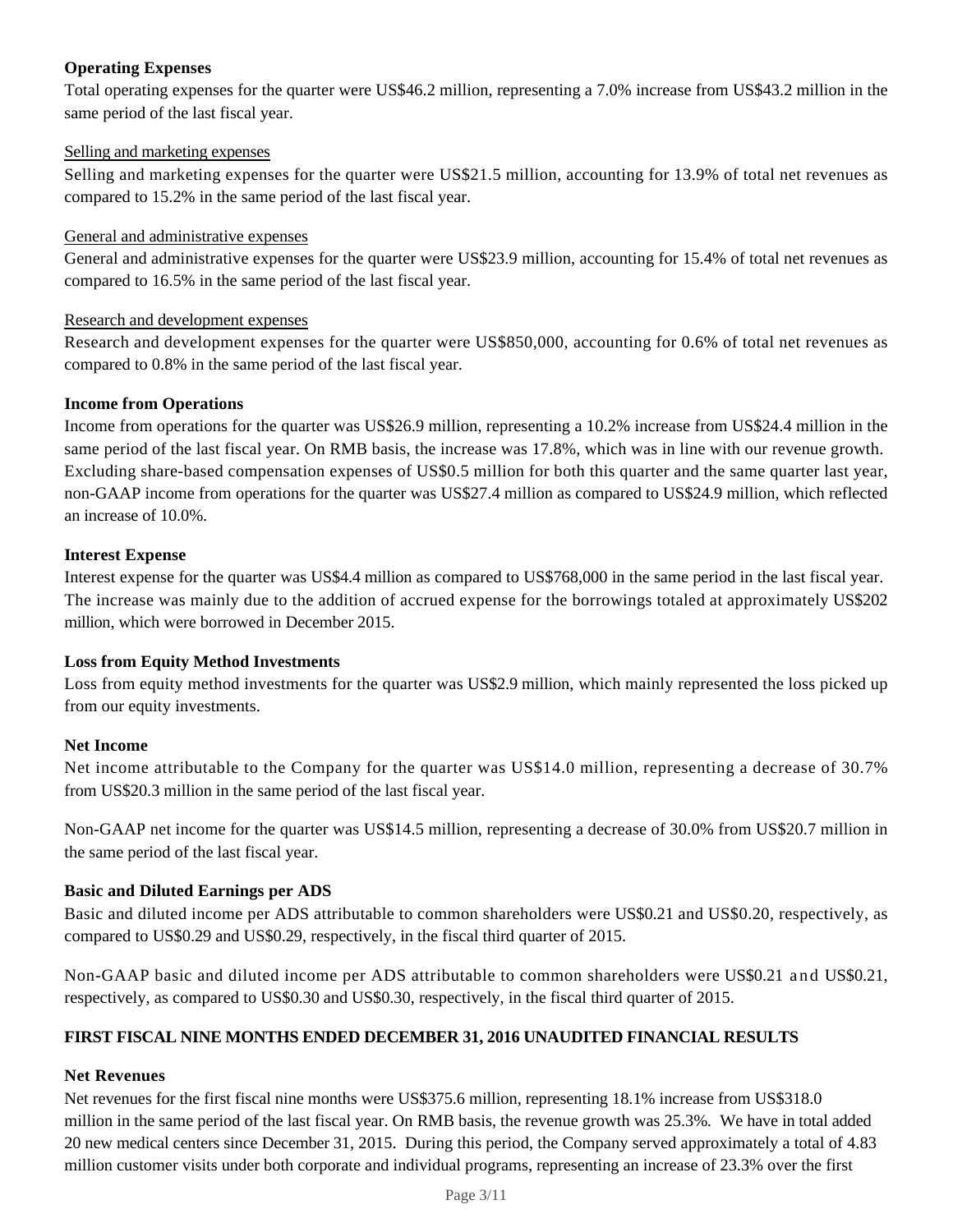fiscal nine months of 2015.

| $(US\$ s million                  | First Fiscal Nine Months First Fiscal Nine Months YoY % Change | Ended December 31, 2016 Ended December 31, 2015 |      |               |
|-----------------------------------|----------------------------------------------------------------|-------------------------------------------------|------|---------------|
| <b>Medical Examinations 314.5</b> |                                                                | 268.9                                           | 16.9 | %             |
| <b>Disease Screening</b>          | 29.0                                                           | 22.5                                            | 29.2 | %             |
| <b>Dental Services</b>            | 6.9                                                            | 5.1                                             | 35.4 | $\%$          |
| <b>Other Services</b>             | 25.1                                                           | 21.5                                            | 17.0 | %             |
| <b>Total</b>                      | 375.6                                                          | 318.0                                           | 18.1 | $\frac{0}{0}$ |

The table below sets forth a breakdown of net revenues:

*Medical Examinations*: Net revenues for the period were US\$314.5 million, representing a 16.9% increase from US\$268.9 million in the same period of last fiscal year.

*Disease Screening*: Net revenues for the period were US\$29.0 million, representing a 29.2% increase from US\$22.5 million in the same period of last fiscal year.

*Dental Services*: Net revenues for the period were US\$6.9 million, representing a 35.4% increase from US\$5.1 million in the same period of the last fiscal year.

*Other Services*: Net revenues for the period were US\$25.1 million, representing a 17.0% increase from US\$21.5 million in the same period of the last fiscal year.

#### **Cost of Revenues**

Cost of revenues for the period was US\$203.6 million, representing a 25.1% increase from US\$162.7 million in the same period of the last fiscal year.

#### **Gross Profit and Gross Margin**

Gross profit for the period was US\$172.0 million, representing a 10.8% increase from US\$155.3 million in the same period in the last fiscal year. Gross margin for the period was 45.8%, as compared to 48.8% in the same period of the last fiscal year. Gross margin was diluted mainly due to the additions of newly acquired and self-built medical centers which have lower gross margins due to the ramp up.

#### **Operating Expenses**

Total operating expenses for the period were US\$123.9 million, representing a 23.4% increase from US\$100.4 million in the same period of the last fiscal year.

#### Selling and marketing expenses

Selling and marketing expenses for the period were US\$56.4 million, accounting for 15.0% of total net revenues as compared to 15.3% in the same period of the last fiscal year.

#### General and administrative expenses

General and administrative expenses for the period were US\$65.0 million, accounting for 17.3% of total net revenues as compared to 15.4% in the same period of the last fiscal year. The increase was mainly due to (i) the increases in payrolls and rental costs, which were associated with our expansion into new geographic areas, and (ii) the professional service expenses relating to the privatization.

### Research and development expenses

Research and development expenses for the period were US\$2.5 million, accounting for 0.7% of total net revenues as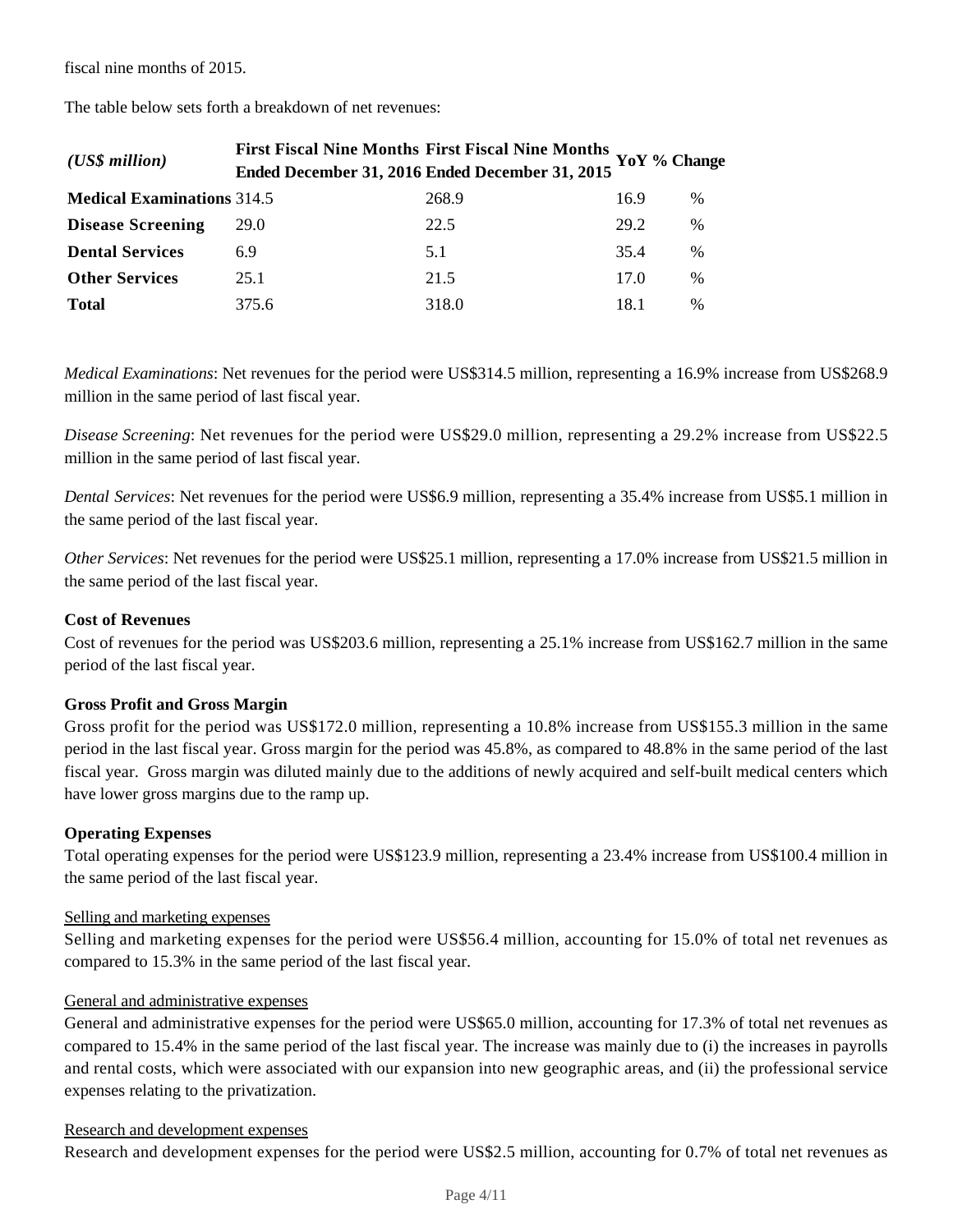compared to 0.9% in the same period of the last fiscal year.

### **Income from Operations**

Income from operations for the period was US\$48.1 million, representing a 12.3% decrease from US\$54.8 million in the same period of the last fiscal year. On RMB Basis, the decrease was 6.5%. Excluding share-based compensation expenses of US\$1.46 million for this period and US\$1.47 million for the same period of the last year, non-GAAP income from operations for the period was US\$49.5 million as compared to US\$56.3 million, which reflected a decrease of 12.0%.

## **Interest Expense**

Interest expense for the period was US\$10.7 million as compared to US\$1.6 million in the same period of the last fiscal year. The increase was mainly due to the addition of accrued expense for the borrowings totaled at approximately US\$202 million, which were borrowed in December 2015.

## **Loss from Equity Method Investments**

Loss from equity method investments for the period was US\$6.1 million, which mainly represented the loss picked up from our equity investments.

#### **Net Income**

Net income attributable to the Company for the period was US\$22.0 million, representing a decrease of 48.2% from US\$42.5 million in the same period of the last fiscal year.

Non-GAAP net income for the period was US\$23.5 million, representing a decrease of 46.6% from US\$44.0 million in the same period of the last fiscal year.

## **Basic and Diluted Earnings per ADS**

Basic and diluted income per ADS attributable to common shareholders were US\$0.32 and US\$0.32, respectively, as compared to US\$0.62 and US\$0.61, respectively, in the first fiscal nine months of 2015.

Non-GAAP basic and diluted income per ADS attributable to common shareholders were US\$0.35 and US\$0.34, respectively, as compared to US\$0.64 and US\$0.63, respectively, in the first fiscal nine months of 2015.

## **Cash and Cash Equivalents**

As of December 31, 2016, the Company's cash and cash equivalents, restricted cash and terms deposit totaled US\$128.5 million, as compared to US\$72.0 million as of September 30, 2016.

#### **Conference Call**

iKang's management will host a conference call **at 8:00 am US Eastern Time (8:00 pm Beijing/Hong Kong Time)** on March 17, 2017, to discuss its quarterly results and recent business activities.

To participate in the conference call, please dial the following number five to ten minutes prior to the scheduled conference call time:

China: 4001-200-539 Hong Kong: 800-905-927 United States: 1855-298-3404 International: +65 6823-2299 Passcode: 9112811

The Company will also broadcast a live audio webcast of the conference call. The webcast will be available at http://ir.ikang.com.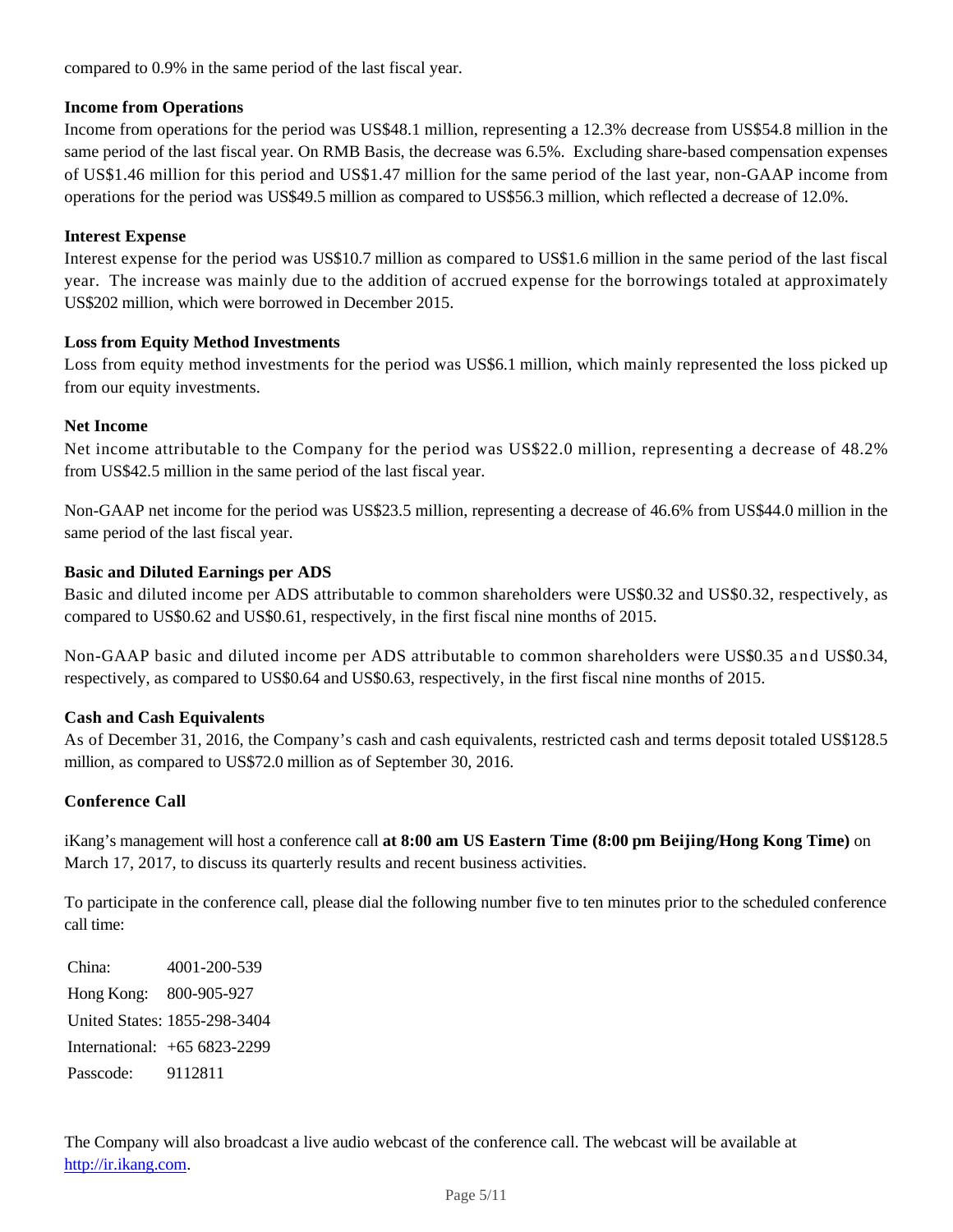Following the earnings conference call, an archive of the call will be available by dialing:

China: 4001-842-240 Hong Kong: 800-966-697 United States: 1866-846-0868 International: +61-2-9641-7900 Replay Passcode: 9112811 Replay End Date: March 31, 2017

## **STATEMENT REGARDING UNAUDITED FINANCIAL INFORMATION**

The unaudited financial information set forth above is subject to adjustments that may be identified when audit work is performed on the Company's year-end financial statements, which could result in significant differences from this unaudited financial information.

## **NON-GAAP FINANCIAL MEASURES**

To supplement our consolidated financial statements which are presented in accordance with U.S. GAAP, we also use non-GAAP operating income, non-GAAP net income and non-GAAP EBITDA as additional non-GAAP financial measures. We present these non-GAAP financial measures because they are used by our management to evaluate our operating performance. We also believe that these non-GAAP financial measures provide useful information to investors and others in understanding and evaluating our consolidated results of operations in the same manner as our management and in comparing financial results across accounting periods and to those of our peer companies.

Reconciliation of non-GAAP operating income, non-GAAP net income and non-GAAP EBITDA to the most directly comparable financial measures calculated and presented in accordance with U.S. GAAP is set forth at the end of this release.

## **About iKang Healthcare Group, Inc.**

iKang Healthcare Group, Inc. is one of the largest providers in China's fast-growing private preventive healthcare space through its nationwide healthcare services network.

iKang's nationwide integrated network of multi-brand self-owned medical centers and third-party facilities, including medical examination, disease screening, outpatient service and other value-added services. iKang's customer base primarily comprises corporate clients, who contract with iKang to deliver medical examination services to their employees and clients, and receive these services at pre-agreed rates. iKang also directly markets its services to individual customers. In the fiscal year ended March 31, 2016, iKang served a total of 4.6 million customer visits under both corporate and individual programs.

As of March 16, 2017, iKang has a nationwide network of  $104^{(1)}$  self-owned medical centers, covering 32 of China's most affluent cities: Beijing, Shanghai, Guangzhou, Shenzhen, Chongqing, Tianjin, Nanjing, Suzhou, Hangzhou, Chengdu, Fuzhou, Changchun, Jiangyin, Changzhou, Wuhan, Changsha, Yantai, Yinchuan, Weihai, Weifang, Shenyang, Xi'an, Wuhu, Guiyang, Ningbo, Foshan, Jinan, Bijie, Qingdao, Wuxi, and Kaili, as well as Hong Kong. iKang has also extended its coverage to over 150 cities by contracting with approximately 400 third-party facilities, which including select independent medical examination centers and hospitals across all of China's provinces, creating a nationwide network that allows iKang to serve its customers in markets where it does not operate its own medical centers.

 $(1)$  Among the 104 self-owned medical centers, two medical centers are currently operated primarily by the minority shareholders of these medical centers or their parent company.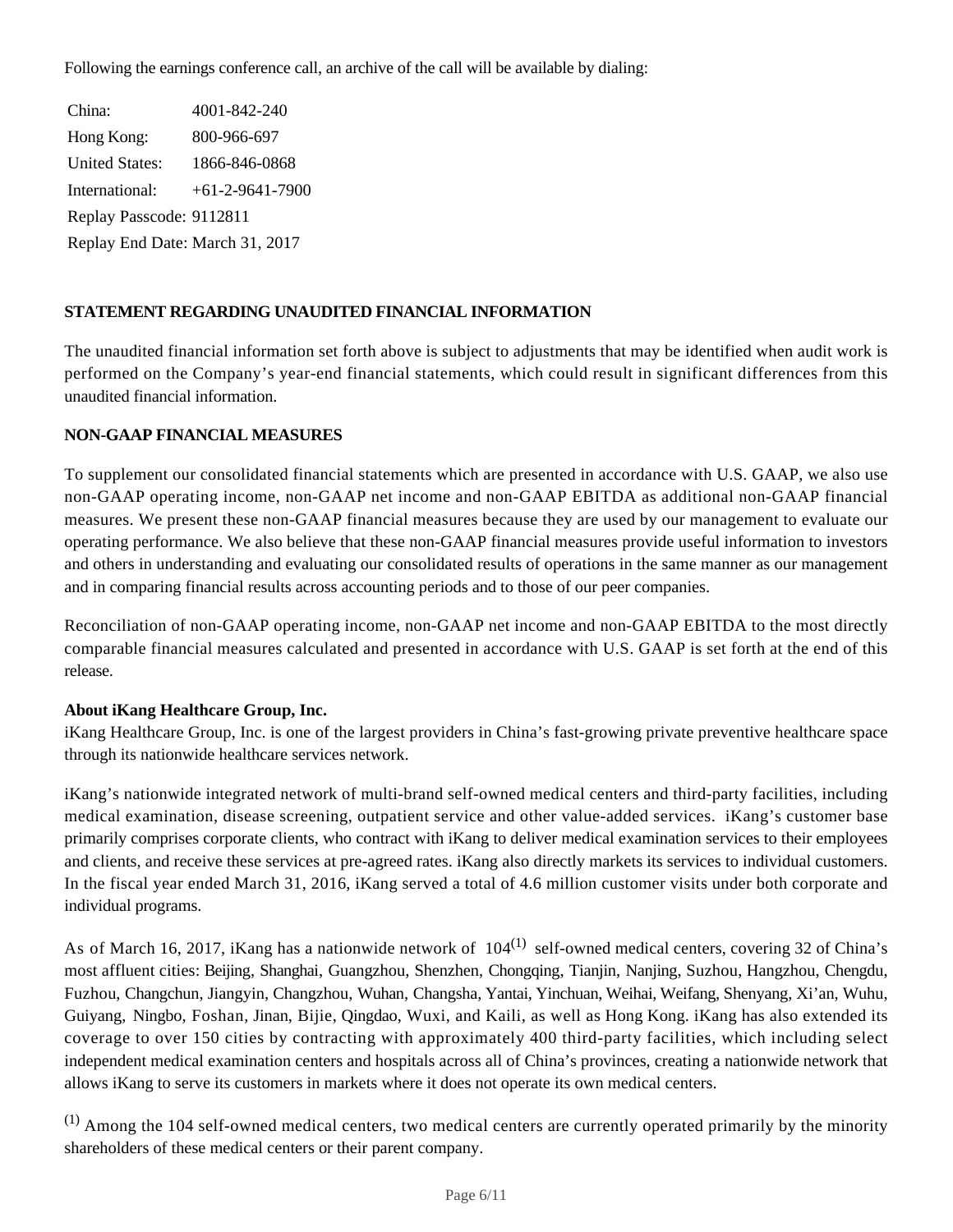#### **Forward-looking Statements**

This press release contains forward-looking statements. These statements, including management quotes and business outlook, are made under the "safe harbor" provisions of the U.S. Private Securities Litigation Reform Act of 1995. These forward-looking statements can be identified by terminology such as "will," "estimate," "project," "predict," "believe," "expect," "anticipate," "intend," "potential," "plan," "goal" and similar statements. iKang may also make written or oral forward-looking statements in its periodic reports to the U.S. Securities and Exchange Commission, in its annual report to shareholders, in press releases and other written materials and in oral statements made by its officers, directors or employees to third parties. Such statements involve certain risks and uncertainties that could cause actual results to differ materially from those expressed or implied in the forward-looking statements. These forward-looking statements include, but are not limited to, statements about: the Company's goals and strategies; its future business development, financial condition and results of operations; its ability to retain and grow its customer base and network of medical centers; the growth of, and trends in, the markets for its services in China; the demand for and market acceptance of its brand and services; competition in its industry in China; relevant government policies and regulations relating to the corporate structure, business and industry; fluctuations in general economic and business conditions in China. Further information regarding these and other risks is included in iKang's filing with the Securities and Exchange Commission. iKang undertakes no duty to update any forward-looking statement as a result of new information, future events or otherwise, except as required under applicable law.

#### **IKANG HEALTHCARE GROUP, INC.**

# **CONDENSED CONSOLIDATED BALANCE SHEETS**

#### **(In thousands of US dollars, except share data and per share data)**

**(Unaudited)**

|                                                                         | As of                  | As of   |
|-------------------------------------------------------------------------|------------------------|---------|
|                                                                         | March 31, December 31, |         |
|                                                                         | 2016                   | 2016    |
| <b>ASSETS</b>                                                           |                        |         |
| Current assets:                                                         |                        |         |
| Cash and cash equivalents                                               | \$108,111 \$121,278    |         |
| Restricted cash                                                         | 31,836                 |         |
| Term deposits                                                           | 12,202                 | 7,201   |
| Accounts receivable, net of allowance for doubtful accounts of \$14,329 | 74,163                 | 104,344 |
| and \$18,483 as of March 31, 2016 and December 31, 2016, respectively   |                        |         |
| Inventories                                                             | 4,015                  | 6,051   |
| Deferred tax assets-current                                             | 8,064                  | 8,950   |
| Amount due from a related party                                         | 4,653                  | 5,238   |
| Prepaid expenses and other current assets                               | 62,659                 | 47,156  |
| Total current assets                                                    | \$305,703 \$300,218    |         |
| Property and equipment, net                                             | \$130,170 \$156,468    |         |
| Acquired intangible assets, net                                         | 37,179                 | 27,787  |
| Goodwill                                                                | 108,839                | 106,427 |
| Long-term investments                                                   | 200,108                | 182,936 |
| Deferred tax assets-non-current                                         | 8,077                  | 12,863  |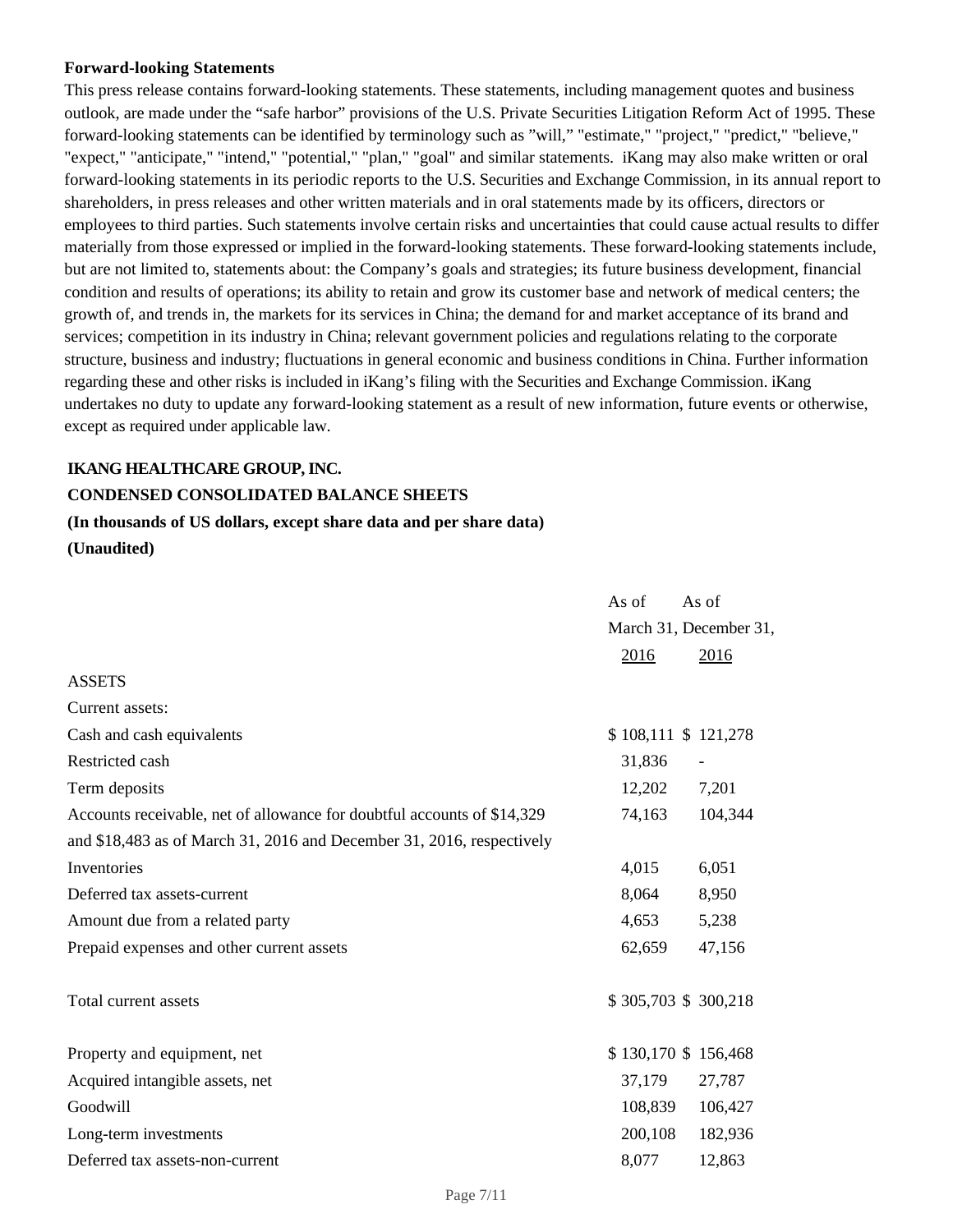## TOTAL ASSETS \$803,641 \$801,408

## LIABILITIES, MEZZANINE EQUITY AND EQUITY (DEFICIT)

| Current liabilities:                                                          |        |                     |
|-------------------------------------------------------------------------------|--------|---------------------|
| Accounts payable (including accounts payable of the consolidated VIEs         |        |                     |
| without recourse to iKang Healthcare Group, Inc. of \$22,685                  |        |                     |
| and \$37,544 as of March 31, 2016 and December 31, 2016, respectively)        |        | $$28,135$ $$43,578$ |
| Accrued expenses and other current liabilities (including accrued expenses    |        |                     |
| and other current liabilities of the consolidated VIEs without recourse       |        |                     |
| to iKang Healthcare Group, Inc. of \$41,319 and \$49,065 as of March 31, 2016 |        |                     |
| and December 31, 2016, respectively)                                          | 47,404 | 57,088              |
| Income tax payable (including income tax payable of the consolidated VIEs     |        |                     |
| without recourse to iKang Healthcare Group, Inc. of \$7,386 and               |        |                     |
| $$11,657$ as of March 31, 2016 and December 31, 2016, respectively)           | 8,216  | 17,128              |
| Deferred revenues (including deferred revenues of the consolidated VIEs       |        |                     |
| without recourse to iKang Healthcare Group, Inc. of \$52,210 and              |        |                     |
| \$62,508 as of March 31, 2016 and December 31, 2016, respectively)            | 61,881 | 71,473              |
| Short term borrowings (including short term borrowings of the consolidated    |        |                     |
| VIEs without recourse to iKang Healthcare Group, Inc. of \$53,364             |        |                     |
| and $$196,831$ as of March 31, 2016 and December 31, 2016, respectively)      | 53,364 | 196,831             |
|                                                                               |        |                     |

Total current liabilities  $$ 199,000 $ 386,098$ 

# **IKANG HEALTHCARE GROUP, INC. CONDENSED CONSOLIDATED BALANCE SHEETS - continued (In thousands of US dollars, except share data and per share data) (Unaudited)**

As of As of March 31, December 31, 2016 2016

Long-term borrowings (including long term borrowings of the consolidated VIEs and VIEs' subsidiaries without recourse to iKang Healthcare Group, Inc. of \$229,467 and \$43,209 as of March 31, 2016 and December 31, 2016, respectively) 229,467 43,209 Deferred tax liabilities-non-current (including deferred tax liabilities non-current of the consolidated VIEs without recourse to iKang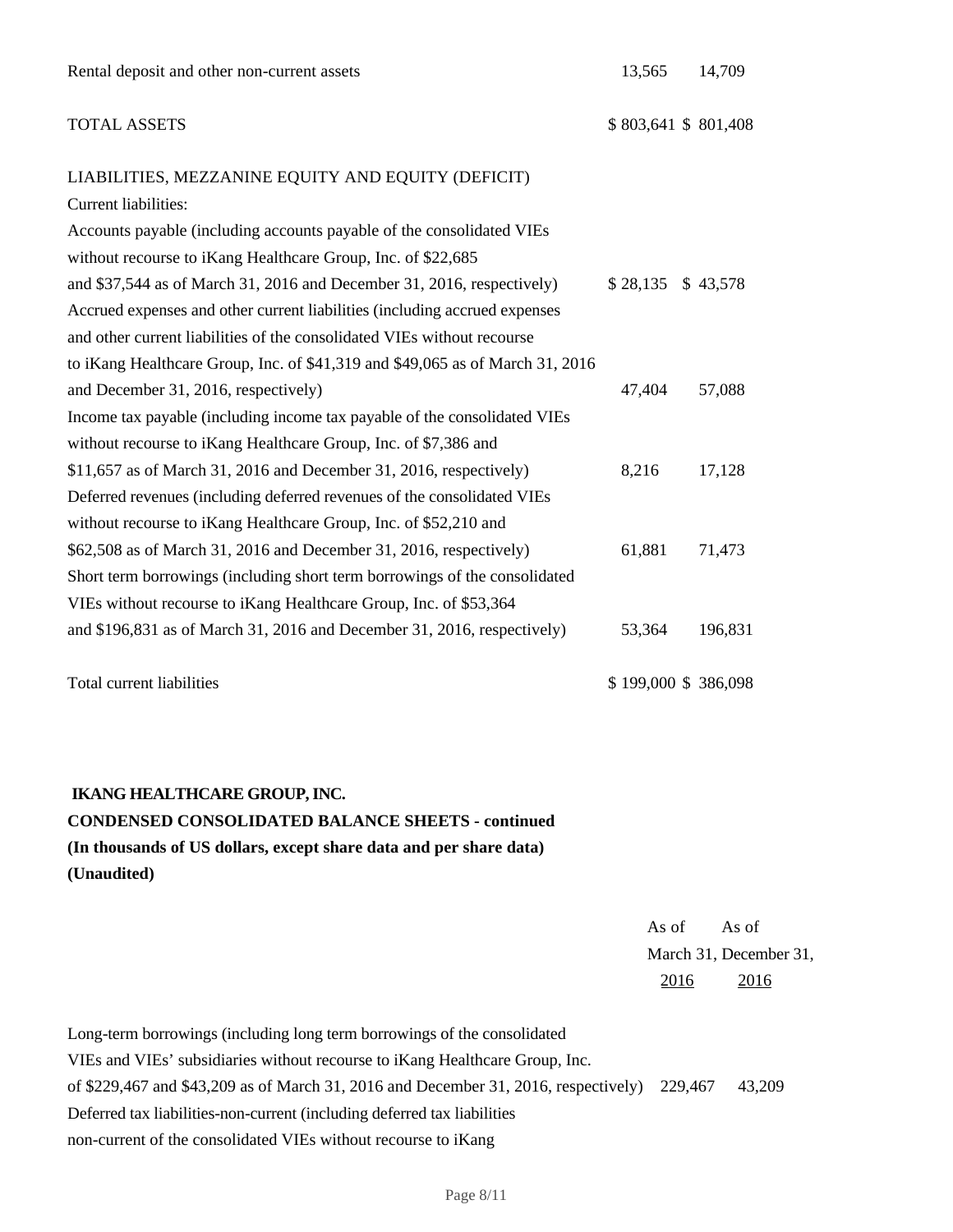| Healthcare Group, Inc. of \$9,422 and \$7,455 as of March 31, 2016 and |         |                     |
|------------------------------------------------------------------------|---------|---------------------|
| December 31, 2016, respectively)                                       | 9,772   | 7,690               |
| <b>TOTAL LIABILITIES</b>                                               |         | \$438,239 \$436,997 |
| Equity:                                                                |         |                     |
| Total iKang Healthcare Group, Inc. shareholders' equity                | 342,826 | 342,291             |
| Non-controlling interests                                              | 22,576  | 22,120              |
| <b>TOTAL EQUITY</b>                                                    |         | \$365,402 \$364,411 |
| TOTAL LIABILITIES AND EQUITY                                           |         | \$803,641 \$801,408 |

## **IKANG HEALTHCARE GROUP, INC.**

# **CONDENSED CONSOLIDATED STATEMENTS OF OPERATIONS**

# **(In thousands of US dollars, except share data and per share data)**

**(Unaudited)**

|                                     |           | Three-month periods<br>ended December 31 |           | Nine-month periods |  |  |
|-------------------------------------|-----------|------------------------------------------|-----------|--------------------|--|--|
|                                     |           |                                          |           | ended December 31  |  |  |
|                                     | 2015      | 2016                                     | 2015      | 2016               |  |  |
| Net revenues                        | \$133,037 | \$154,569                                | \$317,976 | \$375,556          |  |  |
| Cost of revenues                    | 65,422    | 81,426                                   | 162,726   | 203,559            |  |  |
| Gross profit                        | \$67,615  | \$73,143                                 | \$155,250 | \$171,997          |  |  |
| Operating expenses:                 |           |                                          |           |                    |  |  |
| Selling and marketing expenses      | \$20,213  | \$21,518                                 | \$48,697  | \$56,443           |  |  |
| General and administrative expenses | 21,887    | 23,864                                   | 48,955    | 65,009             |  |  |
| Research and development expenses   | 1,093     | 851                                      | 2,771     | 2,485              |  |  |
| Total operating expenses            | \$43,193  | \$46,233                                 | \$100,423 | \$123,937          |  |  |
| Income from operations              | \$24,422  | \$26,910                                 | \$54,827  | \$48,060           |  |  |
| Interest expense                    | 768       | 4,370                                    | 1,557     | 10,733             |  |  |
| Interest income                     | 212       | 188                                      | 506       | 801                |  |  |
| Other income                        | 1,874     |                                          | 1,874     |                    |  |  |
|                                     |           |                                          |           |                    |  |  |

Income before income tax expenses and loss from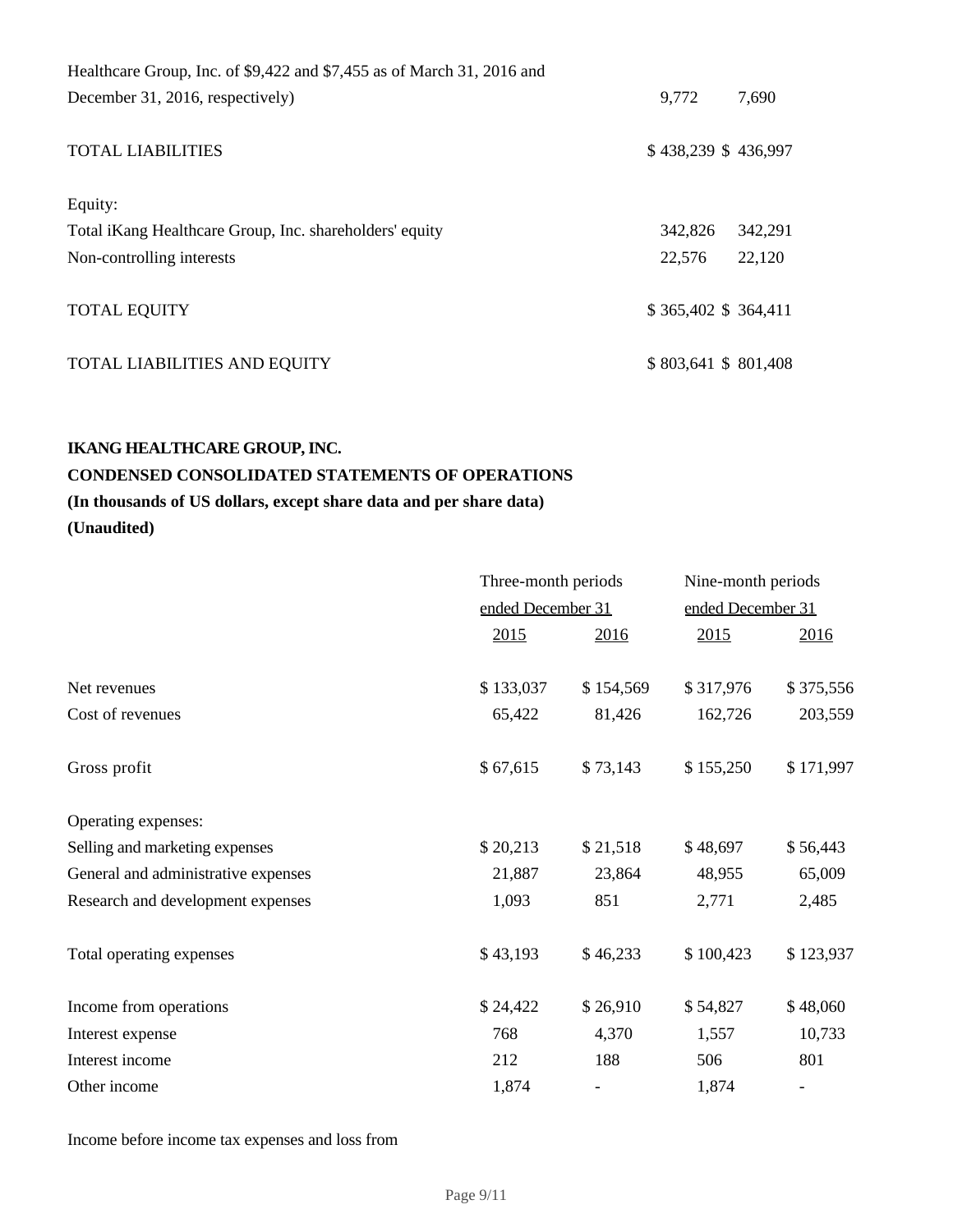| equity method investments                                                | \$25,740     | \$22,728                 | \$55,650     | \$38,128                                  |
|--------------------------------------------------------------------------|--------------|--------------------------|--------------|-------------------------------------------|
| Income tax expenses                                                      | 5,487        | 5,682                    | 13,444       | 9,532                                     |
| Loss from equity method investments                                      | (132)        | (2,920)<br>$\mathcal{L}$ | (132)        | (6,082)<br>$\mathcal{L}$<br>$\mathcal{E}$ |
| Net income                                                               | \$20,121     | \$14,126                 | \$42,074     | \$22,514                                  |
| Less: Net (loss)/income attributable to non-controlling<br>interest      | (129)        | 90<br>$\mathcal{L}$      | (461)        | 491<br>$\lambda$                          |
| Net income attributable to iKang Healthcare Group, Inc.                  | \$20,250     | \$14,036                 | \$42,535     | \$22,023                                  |
| Net income attributable to common shareholders                           |              |                          |              |                                           |
| of iKang Healthcare Group, Inc.                                          | \$20,250     | \$14,036                 | \$42,535     | \$22,023                                  |
| Net income per share attributable to common shareholders                 |              |                          |              |                                           |
| of iKang Healthcare Group, Inc.                                          |              |                          |              |                                           |
| <b>Basic</b>                                                             | \$0.59       | \$0.41                   | \$1.24       | \$0.65                                    |
| Diluted                                                                  | \$0.58       | \$0.41                   | \$1.21       | \$0.64                                    |
| Net income per ADS (one common share equals to two<br>ADS <sub>s</sub> ) |              |                          |              |                                           |
| <b>Basic</b>                                                             | \$0.29       | \$0.21                   | \$0.62       | \$0.32                                    |
| Diluted                                                                  | \$0.29       | \$0.20                   | \$0.61       | \$0.32                                    |
| Weighted average shares used in calculating net income                   |              |                          |              |                                           |
| per common share                                                         |              |                          |              |                                           |
| <b>Basic</b>                                                             | 34, 361, 539 | 34,091,668               | 34, 361, 539 | 34,010,851                                |
| Diluted                                                                  | 35,122,485   | 34,563,876               | 35,109,039   | 34,484,412                                |

# **IKANG HEALTHCARE GROUP, INC.**

# **RECONCILIATION OF GAAP AND NON-GAAP RESULTS**

**(In thousands of US dollars, except share data and per share data)**

**(Unaudited)**

|                                   | Three-month periods Nine-month periods |                                         |                   |       |
|-----------------------------------|----------------------------------------|-----------------------------------------|-------------------|-------|
|                                   | ended December 31                      |                                         | ended December 31 |       |
|                                   | 2015<br><u>2016</u>                    |                                         | <u>2015</u>       | 2016  |
|                                   |                                        |                                         |                   |       |
| Income from operations            |                                        | $$24,422$ $$26,910$ $$54,827$ $$48,060$ |                   |       |
| Add:                              |                                        |                                         |                   |       |
| Share-based compensation expenses | 489                                    | 489                                     | 1.470             | 1,462 |